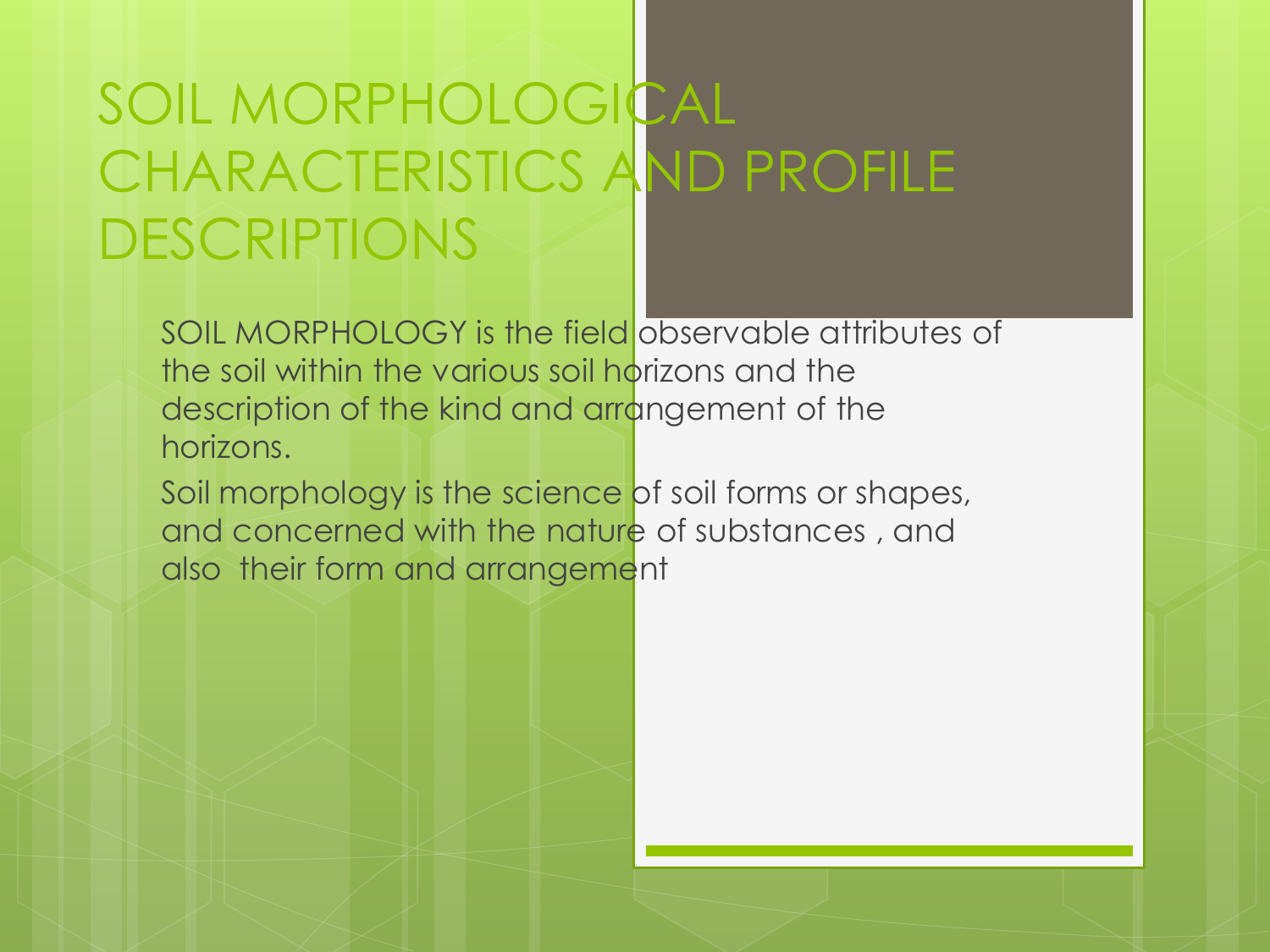#### Observable attributes include:

- **o** composition,
- **o** form,
- **o** soil structure and organization of the soil,
- **o** colour, and other
- **o** parameters as mottling,
- **o** distribution of roots and pores,
- **e** evidence of translocated materials such as carbonates, iron, manganese, carbon, clay and
- **o** the consistence of the soil.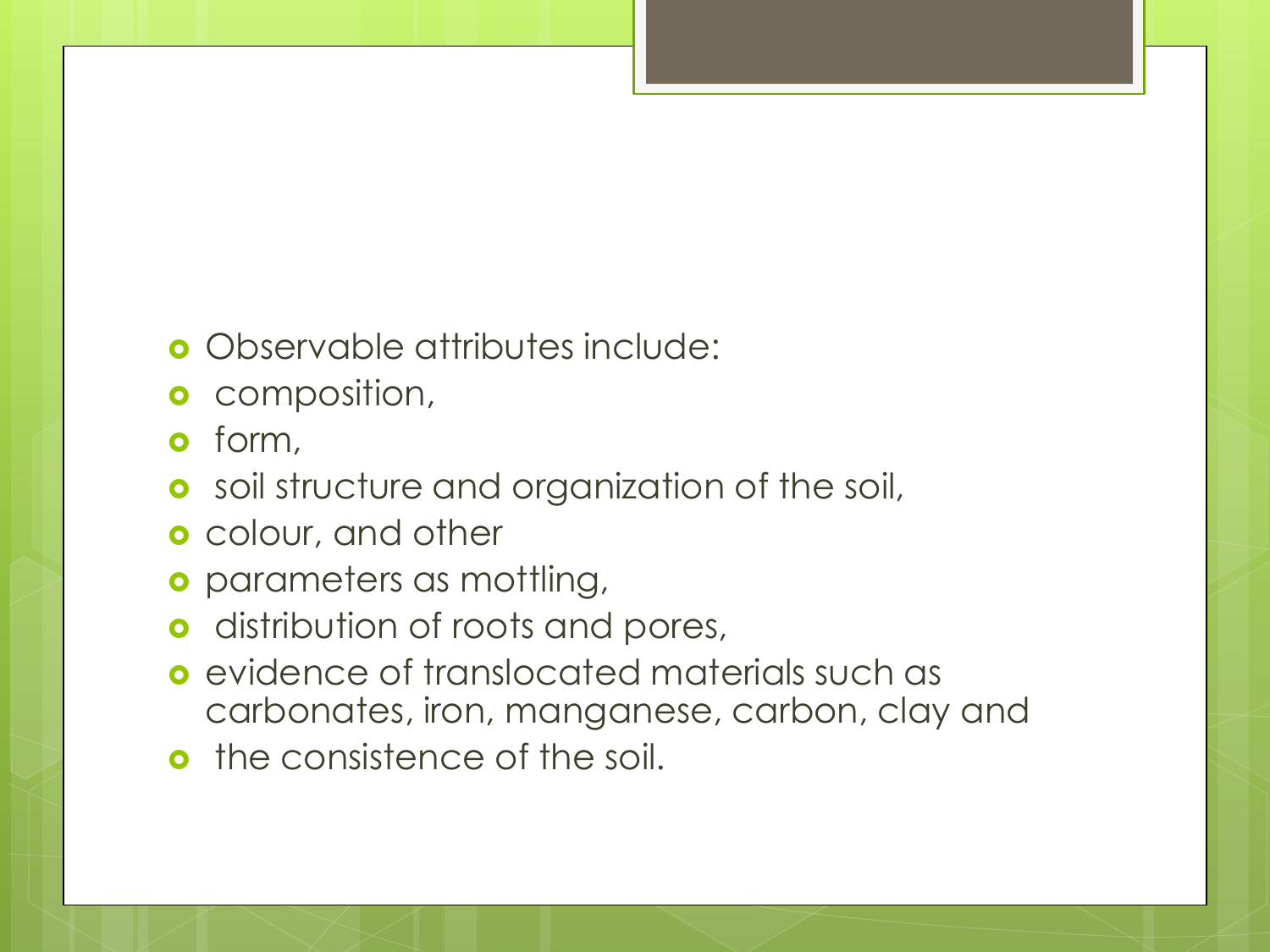- **o** The observations are typically performed on a soil profile.
- A profile is a vertical cut, two dimensional in the soil and bounds one side of a pedon.
- **o** The pedon is the smallest 3 dimensional unit, but not less than 1 metre square on top, that captures the lateral range of variability.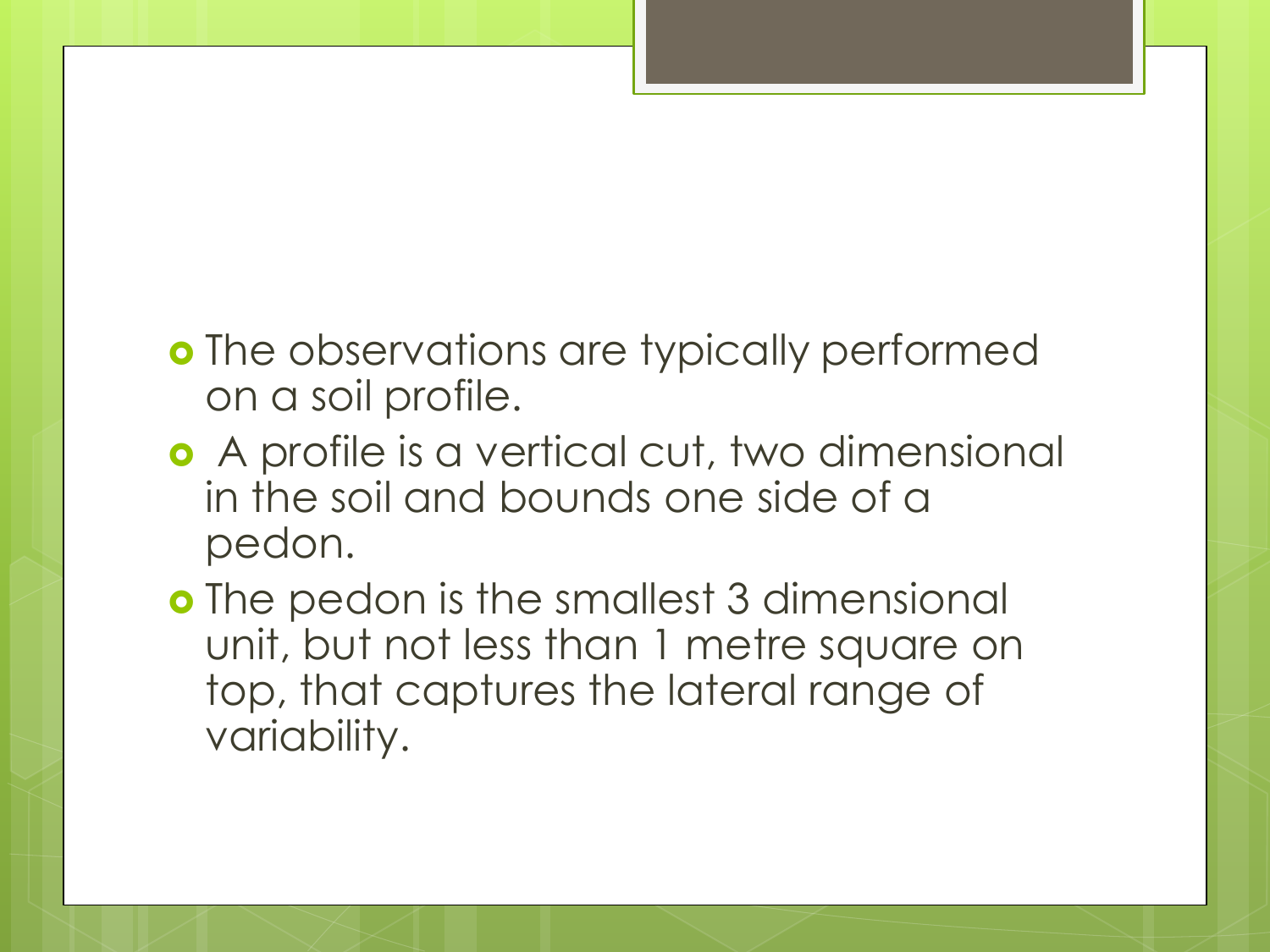SOIL MORPHOLOGY is divided into two:

1. Profile morphology, concerned with the use of macroscopic methods for the morphological characterization of the horizons and the investigation of horizon forming processes, and 2. Micromorphology, which applies microscopic and submicroscopic methods. This involves soil thin-section examinations using polarising microscope, scanning electron microscope, and micro-chemical cum micro-physical analyses.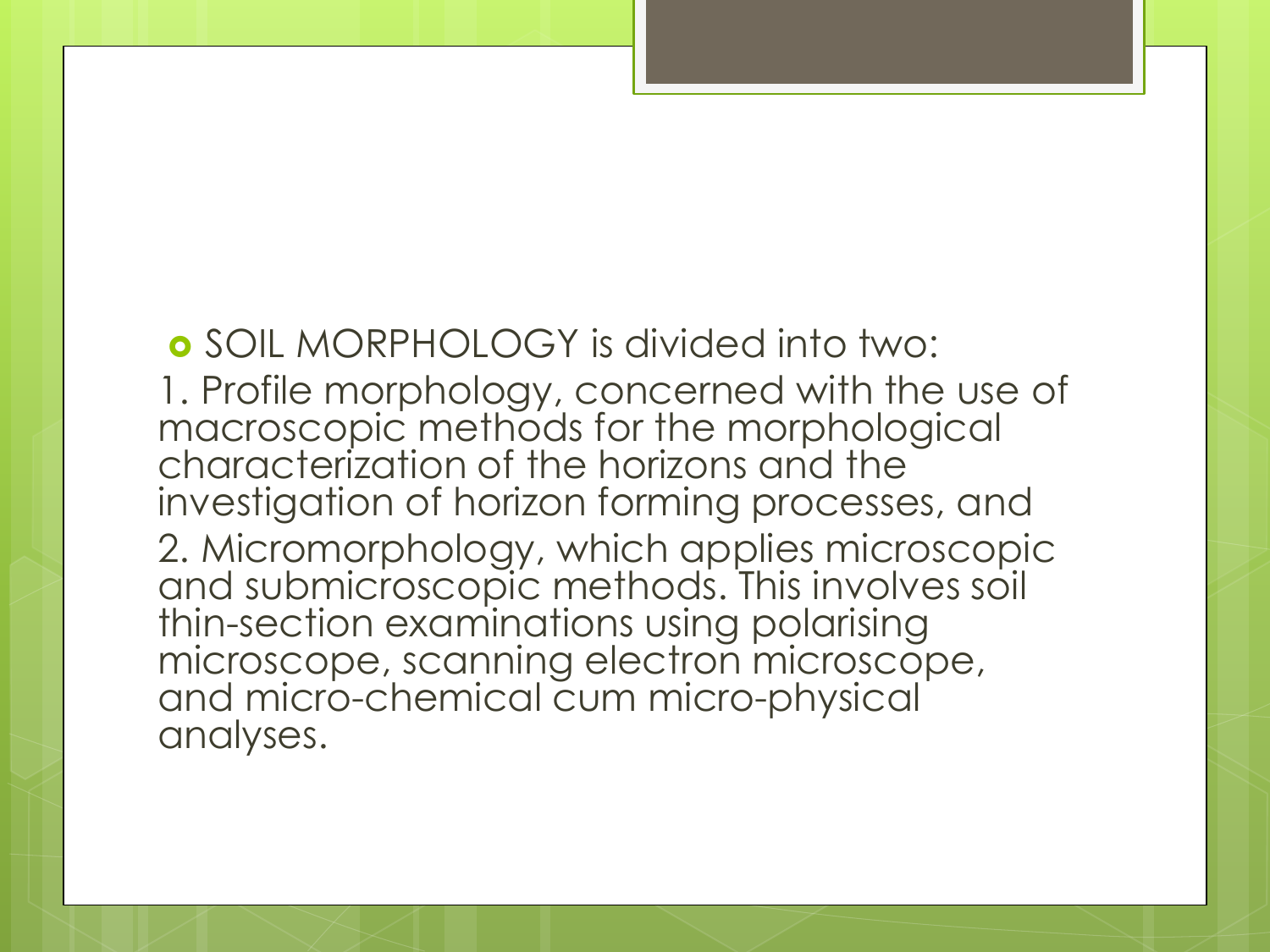# SOIL PROFILE

- A soil profile is a vertical cross-section through the soil which shows the various horizontal layers called horizons.
- Different kinds of soil profiles are determined by the type, number, arrangement, and the major characteristics of recognisable horizons.
- **o** These horizons are described in terms of colour, texture, structure, consistence and the occurrence of observable inclusions.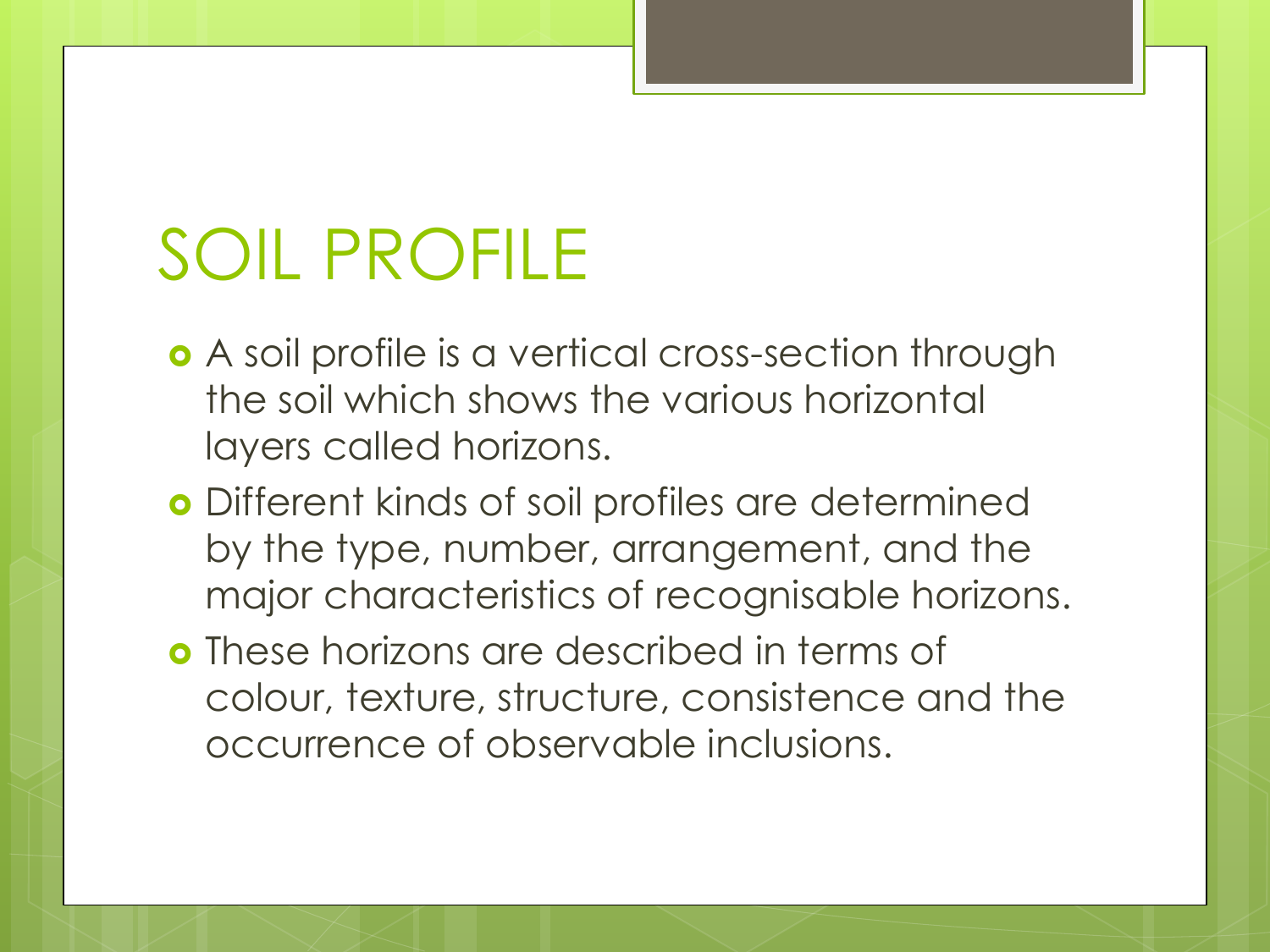- **o** The horizons are horizontal layers exhibited by the profile pits and are usually differentiated by their genetic characteristics.
- The horizons are formed as a result of weathering, physical, biological and chemical transformations in the soil.
- **o** The kind of horizon formation is remarkably varied and is always characteristic of a particular kind of soil.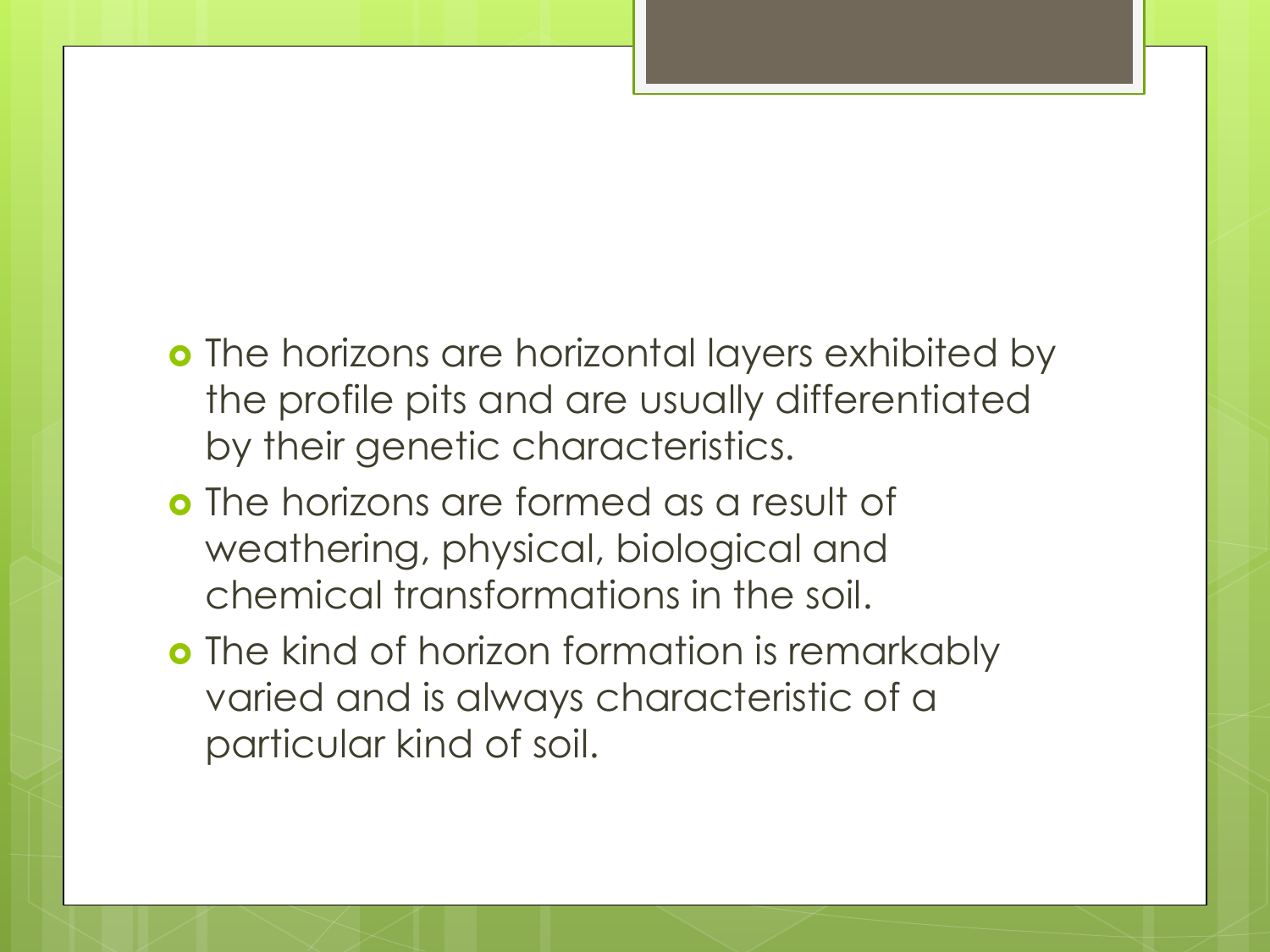### Subordinate Features within Horizons:

- Lower case letters are used to designate specific kinds of master horizon layers as follows:
- a highly decomposed organic material
- o b buried genetic horizon
- c concretions or nodules
- d dense unconsolidated materials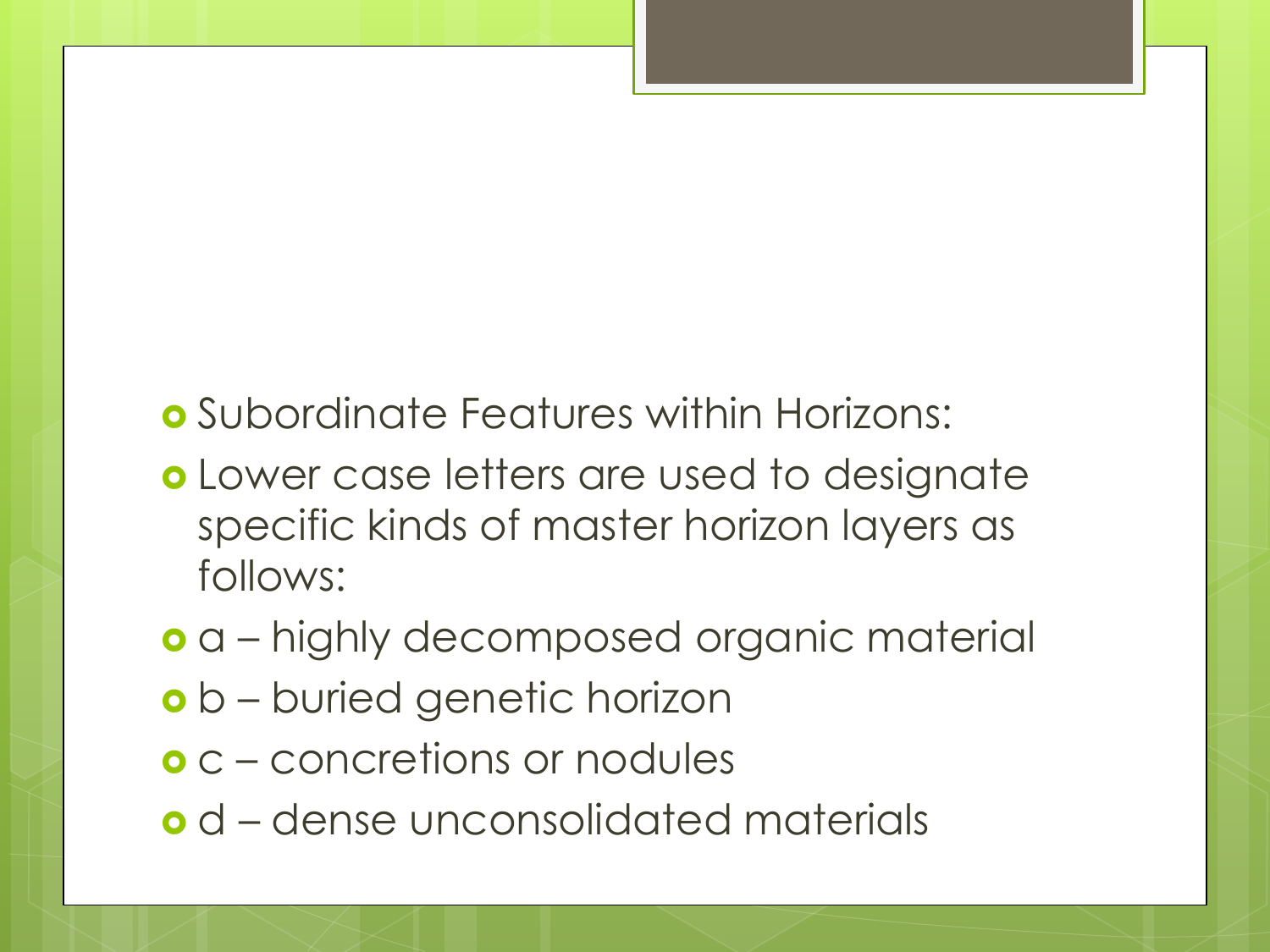e – organic material of intermediate decomposition

- f frozen soil
- g gleying (strong)
- h illuvial accumulation of OM or humus
- i slightly decomposed organic material
- k accumulation of carbonate
- m cementation or induration
- n accumulation of sodium
- o residual accumulation of sequioxides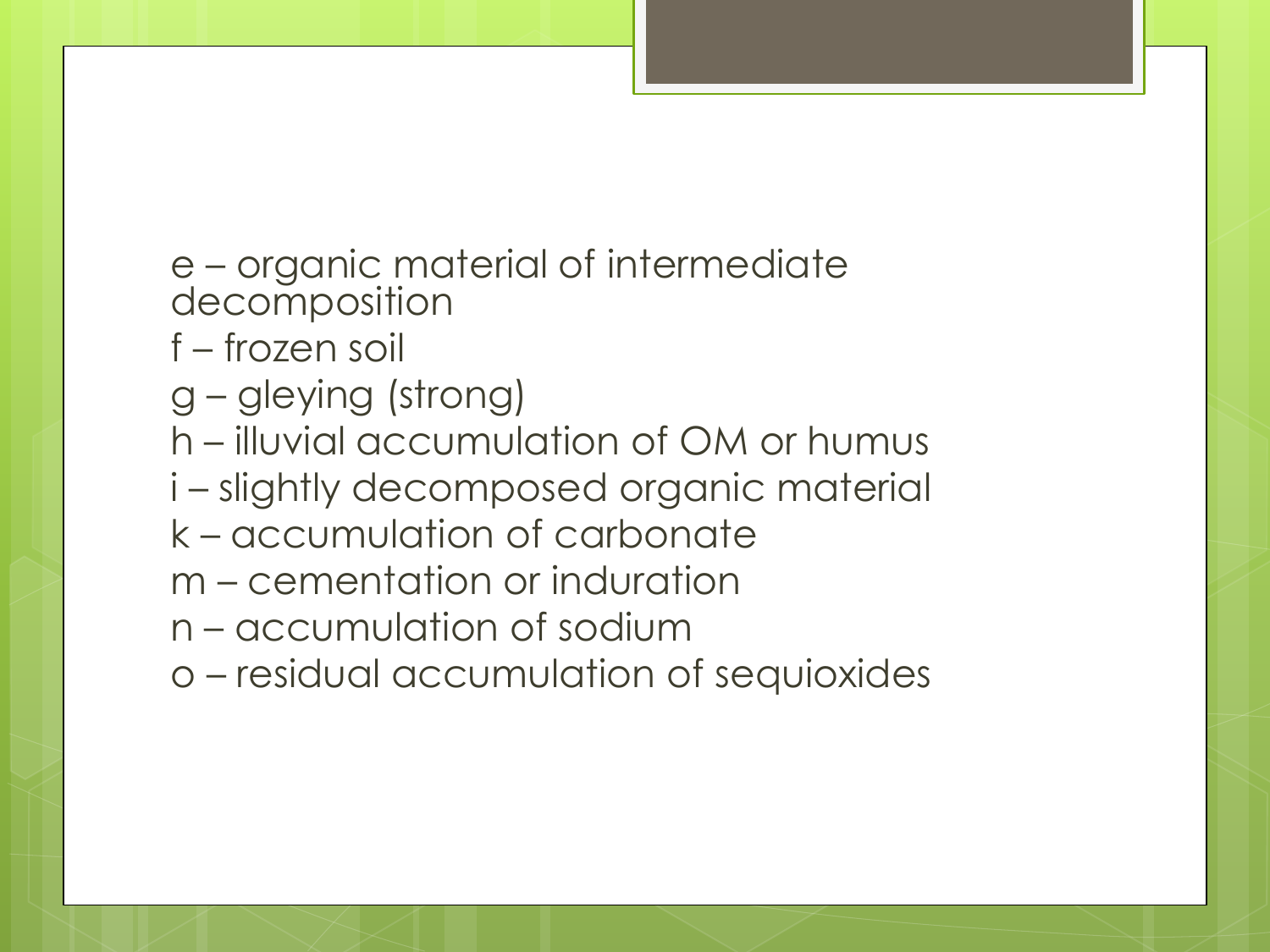### p – tillage (ploughed) or other disturbance

- o q –accumulation of silica
- o r weathered or soft rock
- s illuvial accumulation of sesquioxides and organic matter
- **o** ss presence of slickenside
- o t accumulation of silicate clay